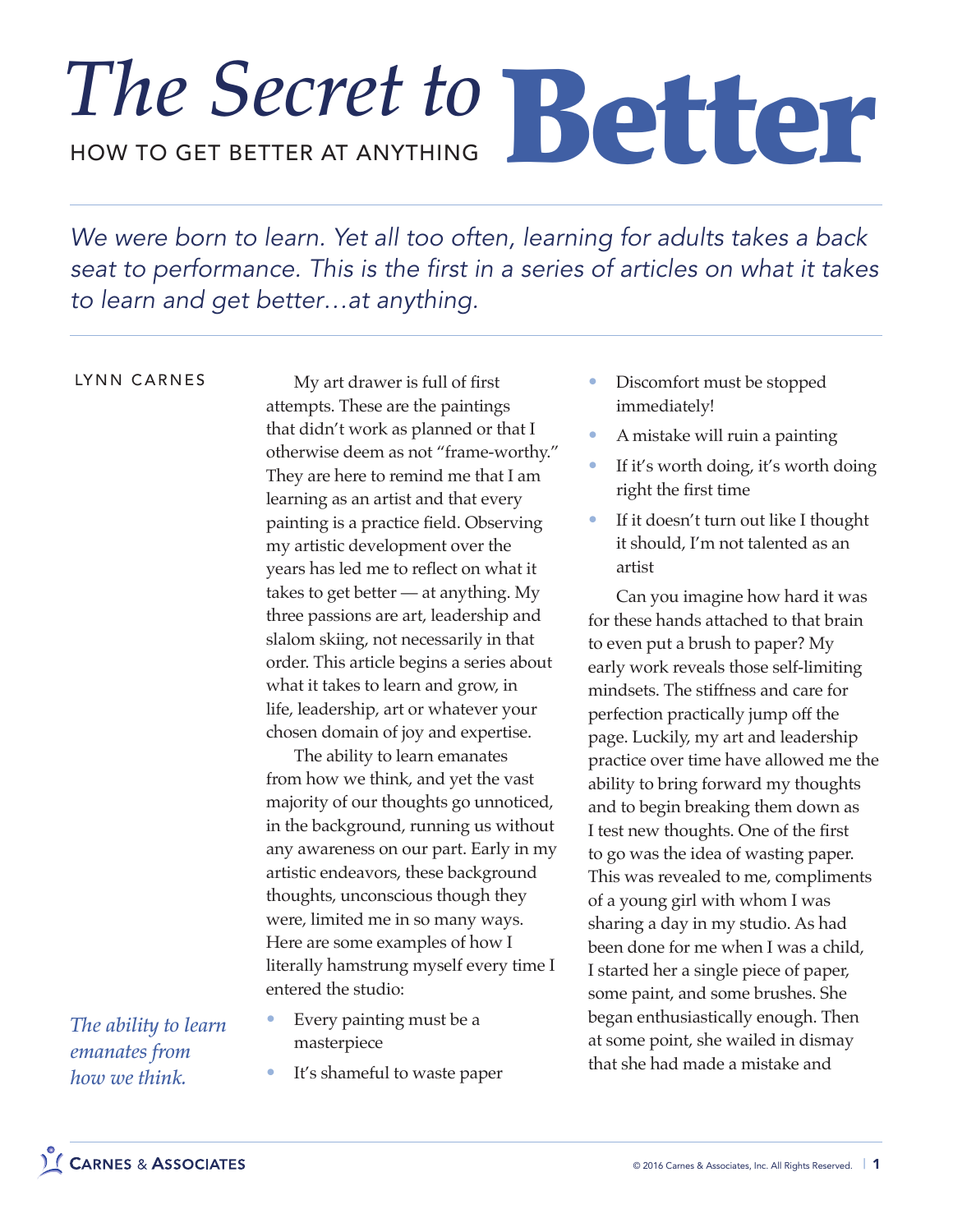*The practice of being present and less attached to outcomes leads to consistently better outcomes.*

tears began welling up in her eyes. She expressed her fear in no uncertain terms that she would not be given a chance to make that painting "right" because she had no more paper. In that moment, I saw the young girl in ME, who feared wasting paper, lest I not be given another sheet. At that moment, I decided never to deprive myself or

another child in my studio of ample paper to experiment, create and feel the flow of inspiration. Since then my paper supply has remained well-stocked.

Over time, each of those limiting mindsets was replaced with enabling mindsets that generated my creativity and curiosity. Here are some examples of key shifts in my mental approach:

| <b>FROM OLD STORY</b>                                                             | <b>TO NEW STORY</b>                                                                                                                                          |
|-----------------------------------------------------------------------------------|--------------------------------------------------------------------------------------------------------------------------------------------------------------|
| Every painting must be a masterpiece                                              | Every painting is a practice field                                                                                                                           |
| It's shameful to waste paper                                                      | It's just paint and paper; there's more in<br>the drawer if you need it                                                                                      |
| Discomfort must be stopped immediately!                                           | The more uncomfortable I am during a<br>painting, the more likely it will be frame-<br>worthy in the end                                                     |
| A mistake will ruin a painting                                                    | Mistakes are blessed moments; they are<br>often the "it" factor that makes a painting<br>work                                                                |
| If it's worth doing, it's worth<br>doing right the first time                     | Sometimes you have to get through a<br>"bad" painting to get to the good one                                                                                 |
| If it doesn't turn out like I thought it<br>should, I'm not talented as an artist | Better art comes through deliberate<br>practice; the second, third or fourth<br>attempt allows room to experiment and<br>work for the sake of getting better |

These enabling mindsets have generated more fertile soil for my creativity. As a result, I'm less invested in amazing art and much more present to the possibilities that each painting brings. Ironically, the practice of being present and less attached to outcomes leads to consistently better outcomes.

The same state of being can make all the difference in a leadership practice. Over the years, I have observed in

myself and others many self-limiting mindsets. These run the gamut and are literally unlimited in number. Here are some examples:

- Anything worth doing is worth doing right (sound familiar)?
- If I am the boss, I have to have all the answers
- My motives are pure; everyone else's motives are not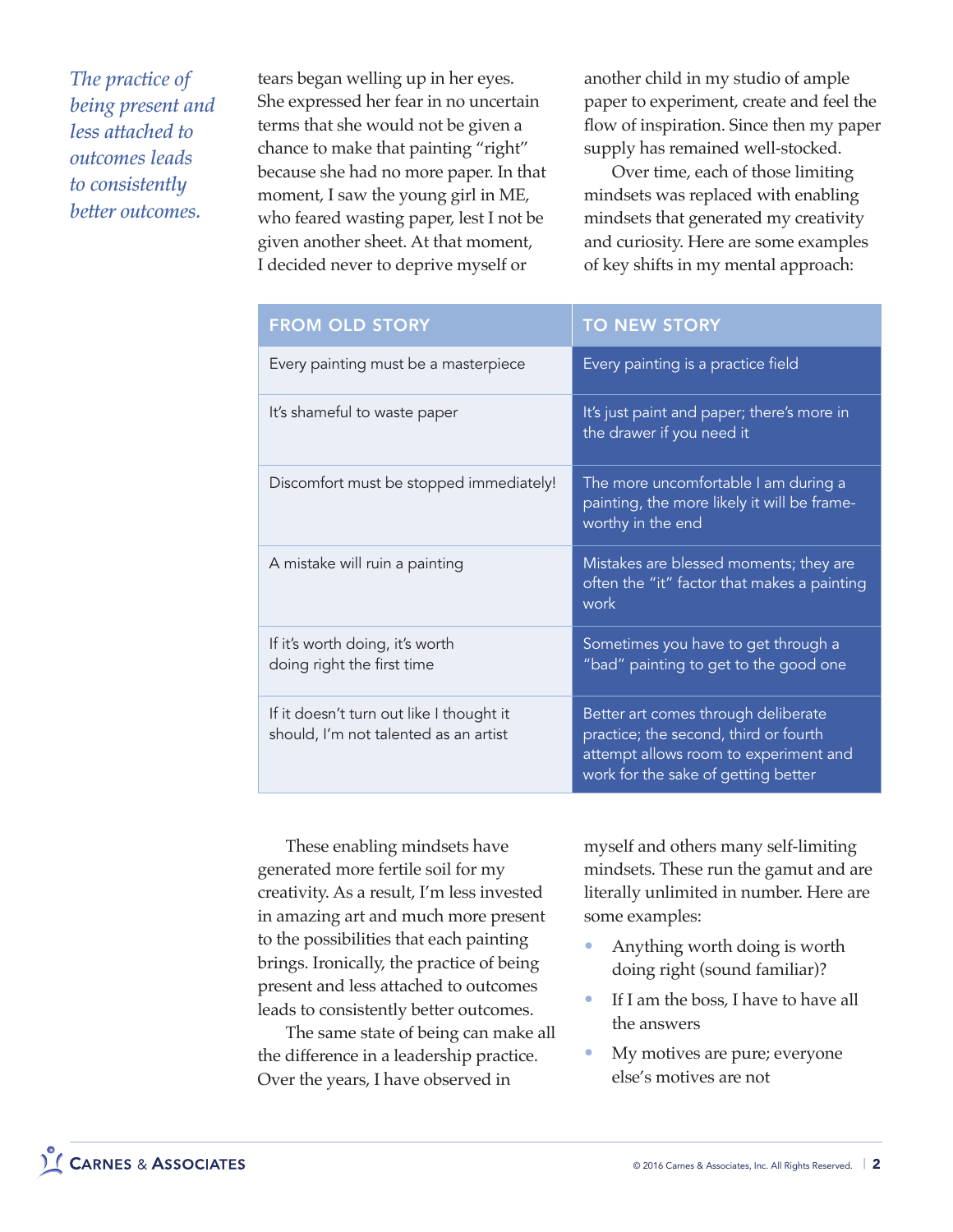## *Keeping me safe keeps me the same.*

- If I reveal my lack of knowledge, people will: #1, crush me or #2, think I'm unqualified to be the boss, #3, think I'm dumb...The list goes on.
- I need to know the outcome of (name that project) will be perfect before I take the first step
- No one can do (name the task) better than me
- I would rather have a handle on the details than set a new direction for our company
- A mistake will ruin a project

These thoughts are likely to be held in the background, setting up other thoughts and ultimately driving the actions of the person holding them. They act like an electronic short in a car, invisible vampires that drain you and your team of vitality and energy to lead. Coaxing these thoughts into the light

of day can be challenging. They were created to help us succeed, and they worked at the time they were created. Rather than intentionally testing and refreshing the way we approach our work, we tend to hold on to the ideas that served us before. In fact, in this complex world, we are grateful for the autopilot responses that keep us from having to think too hard.

Untangling the thoughts that work for us from that which doesn't is difficult work…really hard work. They may have been taught to us by people we care about and thus rejecting them feels like disloyalty. These thoughts may protect us by keeping us comfortable in areas that are otherwise uncomfortable. After time and reflection, I came to realize that the mindset, "I'm not talented enough," was just exactly that kind self-limiting, self-protective mindset. The twisted logic went something like this:

I'm not satisfied with this painting.

- I really believe I did my very best here.
- I can't imagine what else I could have done.
- Furthermore, I am afraid to try something different from what I just did.
- After all, it might be worse and I don't think I could take that.

Therefore, I admit it: I'm not talented!

With a reluctant willingness to look deeper at uncovering this unbalanced thinking, I began to see how this was really circular logic, designed to keep me comfortable and running in place into perpetuity. This thinking is unbalanced because it cuts possibility off at the pass. It's designed for one purpose and one purpose only: to keep

me safe. And keeping me safe keeps me the same.

Most of the time, seeing these thoughts in the light of day reveals how this frame of reference impedes our learning and growth, and even our current effectiveness.

Here are some examples of shifts that bring the mindset into balance: